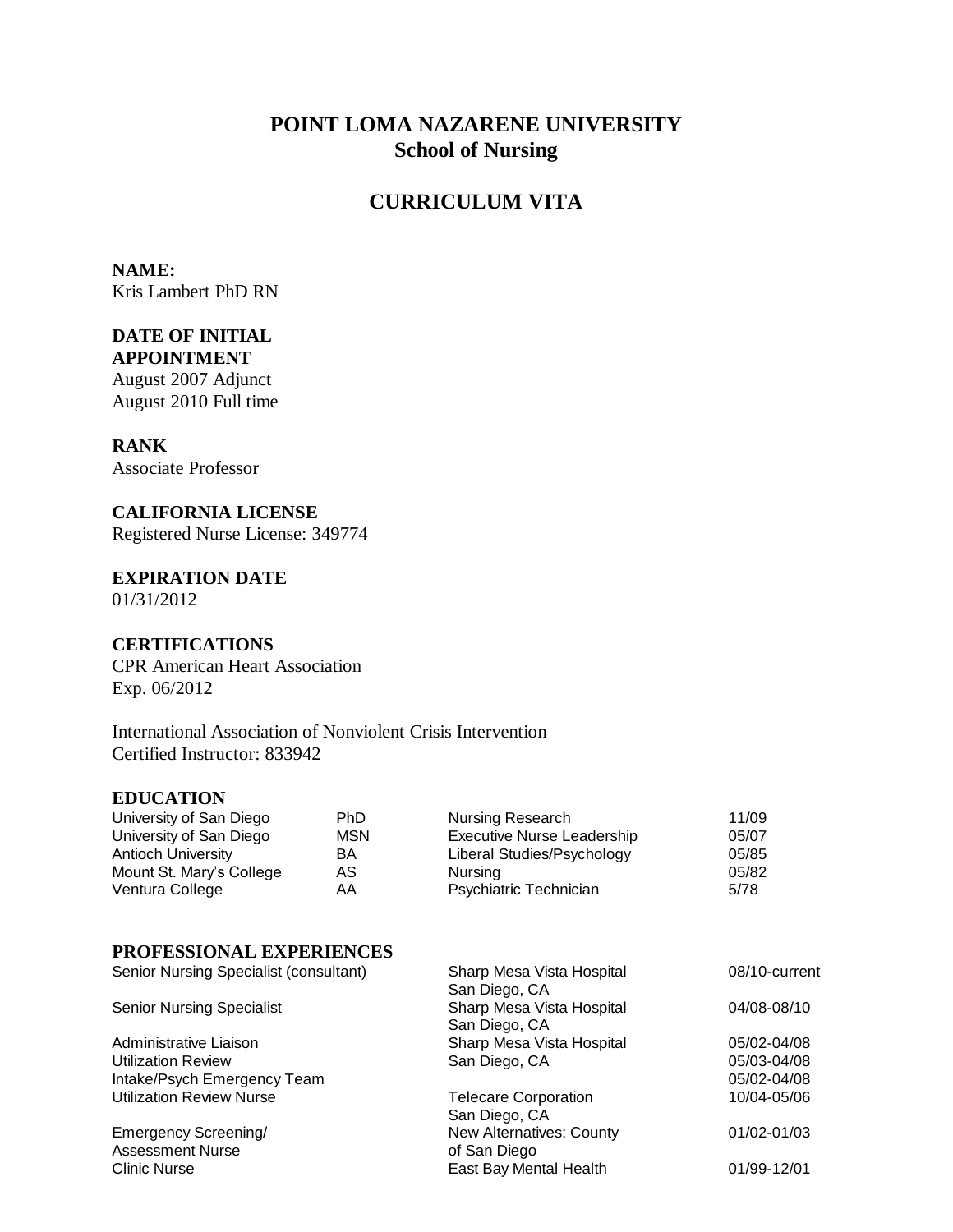|                                      | Providence, RI                         |             |
|--------------------------------------|----------------------------------------|-------------|
| <b>Staff Nurse</b>                   | Sharp: The Birth Place                 | 01/96-01/98 |
|                                      | San Diego, CA                          |             |
| Owner: Doula                         | Wise Woman:                            | 05/93-09/95 |
| Focus: Postpartum Depression         | Postpartum Care                        |             |
|                                      | The Woodlands, TX                      |             |
| <b>Quality Assurance Nurse</b>       | Vernon Walling, MD                     | 1993-1995   |
|                                      | Houston, TX                            |             |
| Director: Child/Adolescent           | Memorial Spring Shadows Glen 1986-1993 |             |
| Services                             | Houston, TX                            |             |
| <b>Psychiatric Emergency</b>         | <b>CPC Cypress Point Hospital</b>      | 1990-1993   |
| Assessment Team (per diem)           | Houston, TX                            |             |
| Nurse Manager: Eating Disorders      | Pinecrest Hospital                     | 1984-1986   |
| Program                              | Santa Barbara, CA                      |             |
| Staff Nurse: Psychiatric Trauma Unit | Cottage Hospital                       | 1983-1984   |
|                                      | Santa Barbara, CA                      |             |
| <b>Staff Nurse</b>                   | Saint John's Hospital                  | 1982-1983   |
| Medical-Surgical Unit                | Santa Monica, CA                       |             |
| Staff Nurse (LPT)                    | <b>Woodview Calabasas Hospital</b>     | 1979-1982   |
| Psychiatric Intensive Care Unit      | Calabasas, CA                          |             |
| Adolescent Unit                      |                                        |             |
| Staff Nurse (LPT)                    | Camarillo State Hospital               | 1978-1979   |
| Autistic Adolescent Unit             | Camarillo, CA                          |             |
|                                      |                                        |             |

## **UNIVERSITY SERVICE**

| Open Doors: Group for Young Women               | 2010      |
|-------------------------------------------------|-----------|
| Student Affairs Committee                       | 2011-2012 |
| Sigma Theta Tau: Zeta Mu Faculty Representative | 2011-2012 |

## **PROFESSIONAL AND COMMUNITY SERVICE**

| American Association of Psychiatric Nurses       | San Diego Chapter Representative  | 2002-present |
|--------------------------------------------------|-----------------------------------|--------------|
| Sigma Theta Tau International                    | Zu Mu Chapter: Member             | 2007-present |
| Western Institute of Nursing Research            | Member                            | 2008-present |
| International Society of Traumatic Stress Member |                                   | 2007-present |
| National Coalition Against Domestic Violence     | Member                            | 2005-present |
| International Society for Research               | Member                            | 2007-present |
| on Aggression                                    |                                   |              |
| Caritas Consortium                               | Member                            | $2006 -$     |
| 2010American Academy of Ambulatory               | Member                            | 2006-2008    |
| <b>Care Nurses</b>                               |                                   |              |
| National Alliance for the Mentally III           | Member                            | 2005-present |
| <b>Graduate Student Nurses Association</b>       | University of San Diego: Chairman | 2006-2008    |
| Houston Association of Psychiatric Nurses        | Secretary                         | 1986-1996    |
| California Student Nurses Association            | Treasurer                         | 1980-1982    |
|                                                  |                                   |              |

## **PROFESSIONAL DEVELOPMENT**

| New Faculty Seminar                                   |               | $8/10 - 12/10$ |
|-------------------------------------------------------|---------------|----------------|
| Creating a Community in Your Classroom                |               | 8/12/10        |
| Workshop on Collaborative Learning Techniques         |               | 9/1/10         |
| <b>Classroom Assessment Techniques</b>                |               | 10/13/10       |
| Teachers Noticing Teachers with April Maskiewicz      |               | 10/10          |
| <b>Preventing Sexual Harassment</b>                   |               | 10/11/10       |
| Using clickers and cell phones for polling with       |               |                |
| Ted Anderson, Nancy K. Murray, and Paul Schmelzenbach |               | 11/10/10       |
| APNA 24 <sup>th</sup> Annual Conference               | <b>18 CEU</b> | $10/14/10$ New |
| <b>Faculty Seminar: Student Engagement</b>            |               | 11/15/10       |